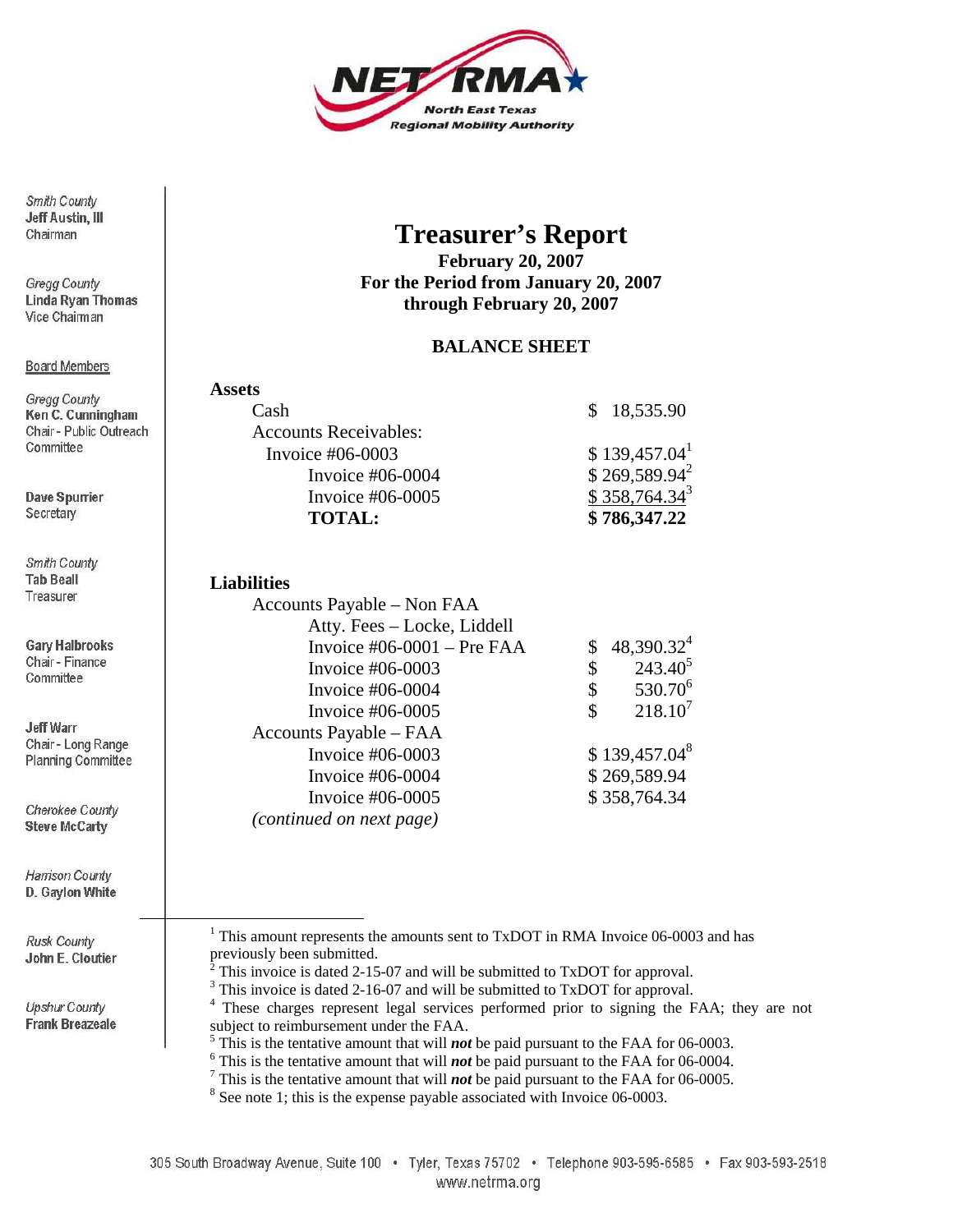

| <b>Other Liabilities</b>      |                    |
|-------------------------------|--------------------|
| Prothro Wilhelmi & Associates | $$7,430.00^9$      |
| FAA payable to State of Texas | $$716,048.02^{10}$ |
| <b>TOTAL:</b>                 | \$1,540,671.86     |

## **INCOME AND EXPENSES**

| <b>Income</b>          |       | Month | Year to Date                  | <b>Budgeted</b> |
|------------------------|-------|-------|-------------------------------|-----------------|
|                        |       |       |                               |                 |
| <b>County Grants</b>   | \$    | $-0-$ | \$<br>16,000.00 \$            | 16,000.         |
| <b>FAA</b>             | \$    | $-0-$ | \$<br>716,048.02 \$4,672,200. |                 |
| <b>Totals:</b>         | \$    | $-0-$ | \$<br>732,048.02 \$4,677,200. |                 |
| <b>Expenses</b>        |       |       |                               |                 |
|                        | Month |       | <b>YTD</b>                    | <b>Budgeted</b> |
| <b>Administration</b>  |       |       |                               |                 |
| Accounting             | \$    | $-0-$ | \$<br>$-0-$                   | \$<br>6,000     |
| Advertising/Legal      | \$    | $-0-$ | \$<br>$-0-$                   | \$<br>500       |
| <b>Audit Services</b>  | \$    | $-0-$ | \$<br>1,700.                  | \$<br>5,000     |
| Dues/Subscriptions     | \$    | $-0-$ | \$<br>$-0-$                   | \$<br>2,000     |
| Insurance              | \$    | $-0-$ | \$<br>$-0-$                   | \$<br>1,000     |
| Legal Fees (admin.) \$ |       | $-0-$ | \$<br>22,114.87               | \$<br>100,000   |
| <b>Office Supplies</b> | \$    | $-0-$ | \$<br>$-0-$                   | \$<br>2,000     |
| Postage & Delivery \$  |       | $-0-$ | \$<br>$-0-$                   | \$<br>500       |
| Printing & Copying \$  |       | $-0-$ | \$<br>$-0-$                   | \$<br>500       |
| Seminars & Conf.       | \$    | $-0-$ | \$<br>30.                     | \$<br>2,700     |
| Surety bonds           | \$    | $-0-$ | \$<br>1,000.                  | \$<br>1,200     |
| Travel                 | \$    | $-0-$ | \$<br>1,768.44                | \$<br>8,600     |
| Sub-Total:             | \$    | $-0-$ | \$26,583.31                   | \$<br>130,000   |

<span id="page-1-1"></span><span id="page-1-0"></span>

<sup>&</sup>lt;sup>9</sup> CPA Auditor's fees, may be eligible for FAA reimbursement<br><sup>10</sup> This is the NET RMA obligation to pay the State of Texas for loans pursuant to the FAA.